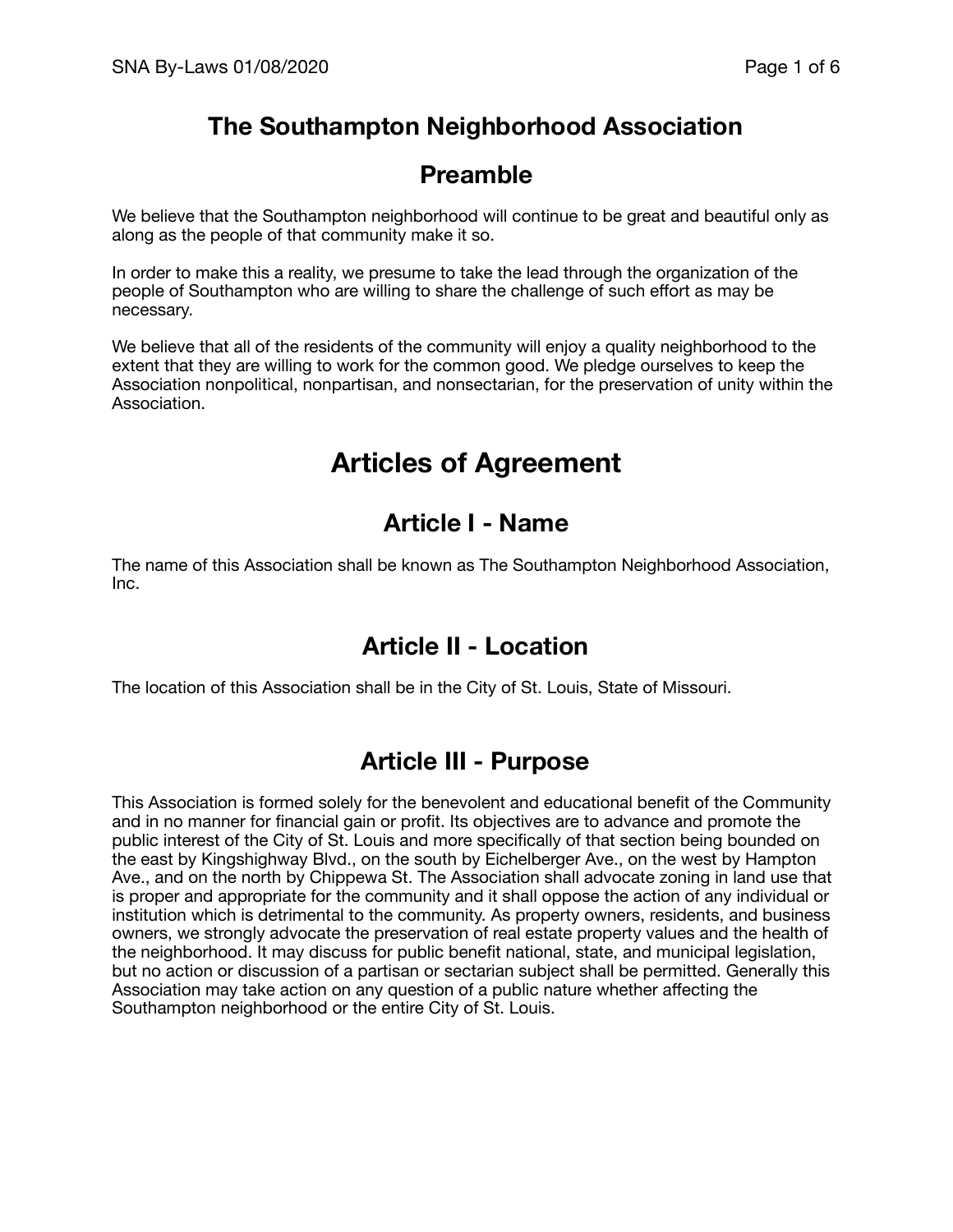# **Article IV - Membership, Dues, Assessments**

### *Section 1*

A. Persons eligible for membership are those of legal age who reside in households or own property within the area of St. Louis City being bounded on the east by Kingshighway Blvd., on the south by Eichelberger St., on the west by Hampton Ave., and on the north by Chippewa St.

B. Organizational membership shall be extended to any organization, agency, church, business, or rental property owner whose center of operation lies in the boundaries stated in Article IV, Section 1.A. Organizational membership shall be in the name of one individual and entitled to one vote.

C. The preceding sub sections A and B are not to be interpreted as entitling any one individual more than one (1) vote.

D. Associate membership of the Association shall be any person or organization who maintains an interest in the Association or its purposes, but does not reside, own property, or operate a business within the boundaries of the neighborhood. An Associate Member - Household is defined as a person or persons. An Associate Member - Organization is defined as an organization, agency, church or business. Associate Members cannot vote, make or second motions, hold elected office or chair committees.

#### *Section 2*

Annual dues are assessed per household or organization and shall be due and payable upon application for or renewal of membership. The amount of the annual membership dues shall be determined by the vote of the membership.

#### *Section 3*

Only those households or organizations paying annual dues as defined in Section 1A and Section 1B shall be entitled to vote. Voting privileges shall not exceed two votes maximum per household or one vote per organization. Household is defined as all the permanent residents of a dwelling, in accordance with local residency laws.

#### *Section 4*

No monetary assessment for any purpose, other than dues, shall be levied except on vote of three-fourths of members present at a regular meeting or at a special meeting specifically called for by proper notice for this purpose.

#### *Section 5*

The presiding Alderpersons shall be extended non-voting honorary membership for the term of his/her office.

# **Article V - Officers**

### *Section 1*

The officers of this Association shall consist of the following: President, Vice President, Treasurer, and Secretary. The duties of the officers shall be as follows: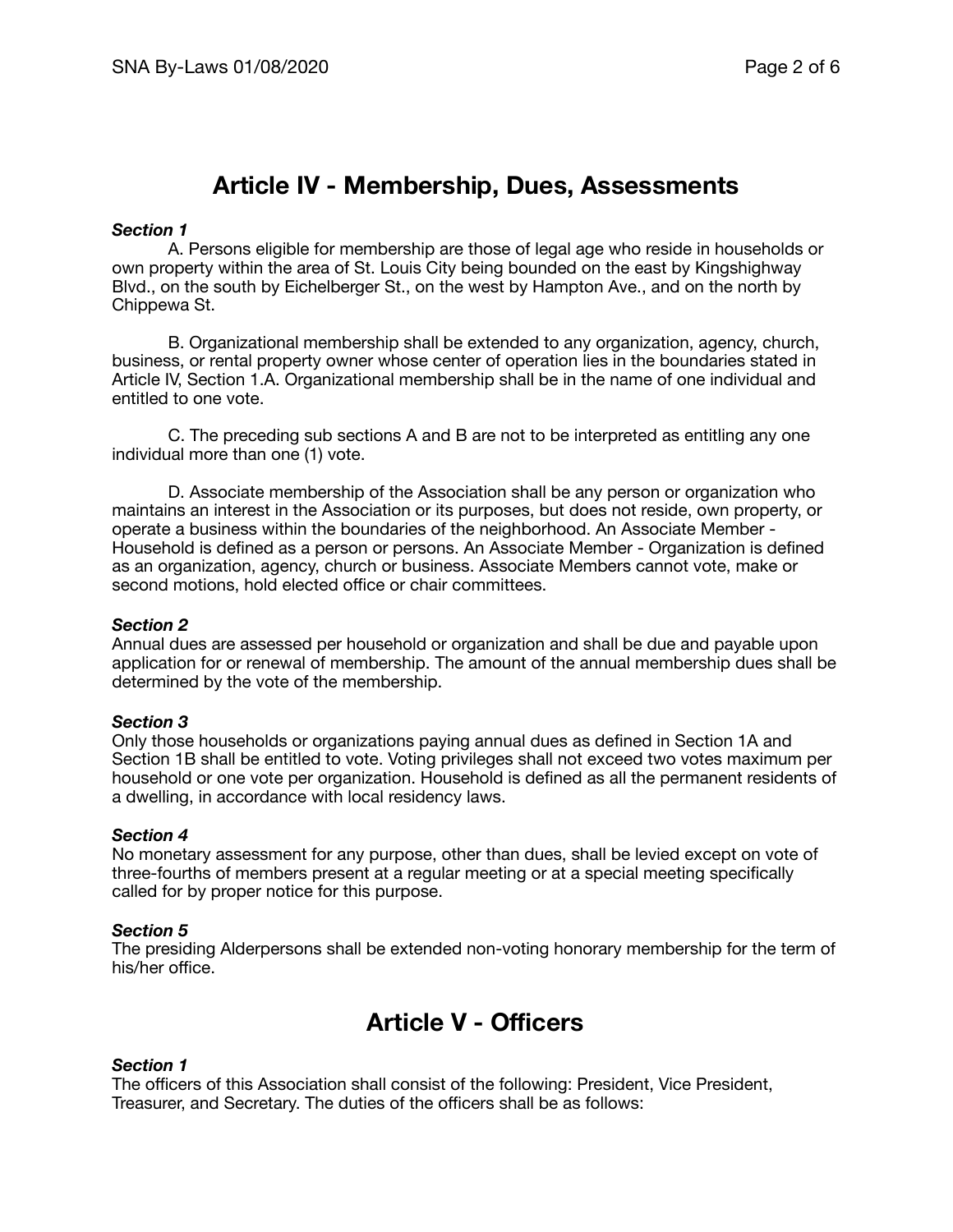President: It shall be the duty of the President to preside at all meetings of the Association, to appoint standing and special committees, to decide all questions of order, to cast the deciding vote in the event of a tie, and to conduct all business of the Association to the best interest of its members. He/She shall be an ex-officio member of all committees.

Vice President: The Vice President shall act in the absence or disability of the President, and when assuming such duty, shall have the same powers as the President. It shall be the further duty of the Vice President to serve in such capacities as may be designated by the President. He/She shall be an ex-officio member of all committees. The Vice President shall be expected to accept the nomination for President should the presiding President not accept the nomination.

Secretary: The Secretary shall keep a record of all proceedings of the meetings of the Association and shall attend to all correspondence of the Association.

Treasurer: It shall be the duty of the Treasurer to receive all monies for the Association including dues and assessments. He/She shall keep orderly accounting records of all monies received and spent. These records shall be audited by a person appointed by the President at the end of each term of office or as deems necessary by the President. All funds of the Association shall be deposited in a proper depository as designated by the members in the name of the Association. All checks or vouchers shall be signed by the Treasurer or one other officer.

# *Section 2*

Only voting members shall be eligible for elections to an office.

## *Section 3*

The President shall consider appointing a three member Nominating Committee. This Committee shall present nominees at the March meeting the year of the election. Nominations may also come from the floor or by self-declaration. The election of officers shall be in May of the even numbered years.

### *Section 4*

The tenure of the office shall be two years and shall commence at the meeting in May.

### *Section 5*

Officers shall be eligible for re-elections.

### *Section 6*

In the event of resignation of an Officer, it shall be the responsibility of the President to appoint a replacement to serve out the remainder of the term. Such appointment will require a majority of the Executive Board's approval.

# **Article VI - Meeting of Members**

### *Section 1*

Regular meetings of the Association shall be held on the second (2nd) Wednesday of each odd numbered month at a location to be announced on various media.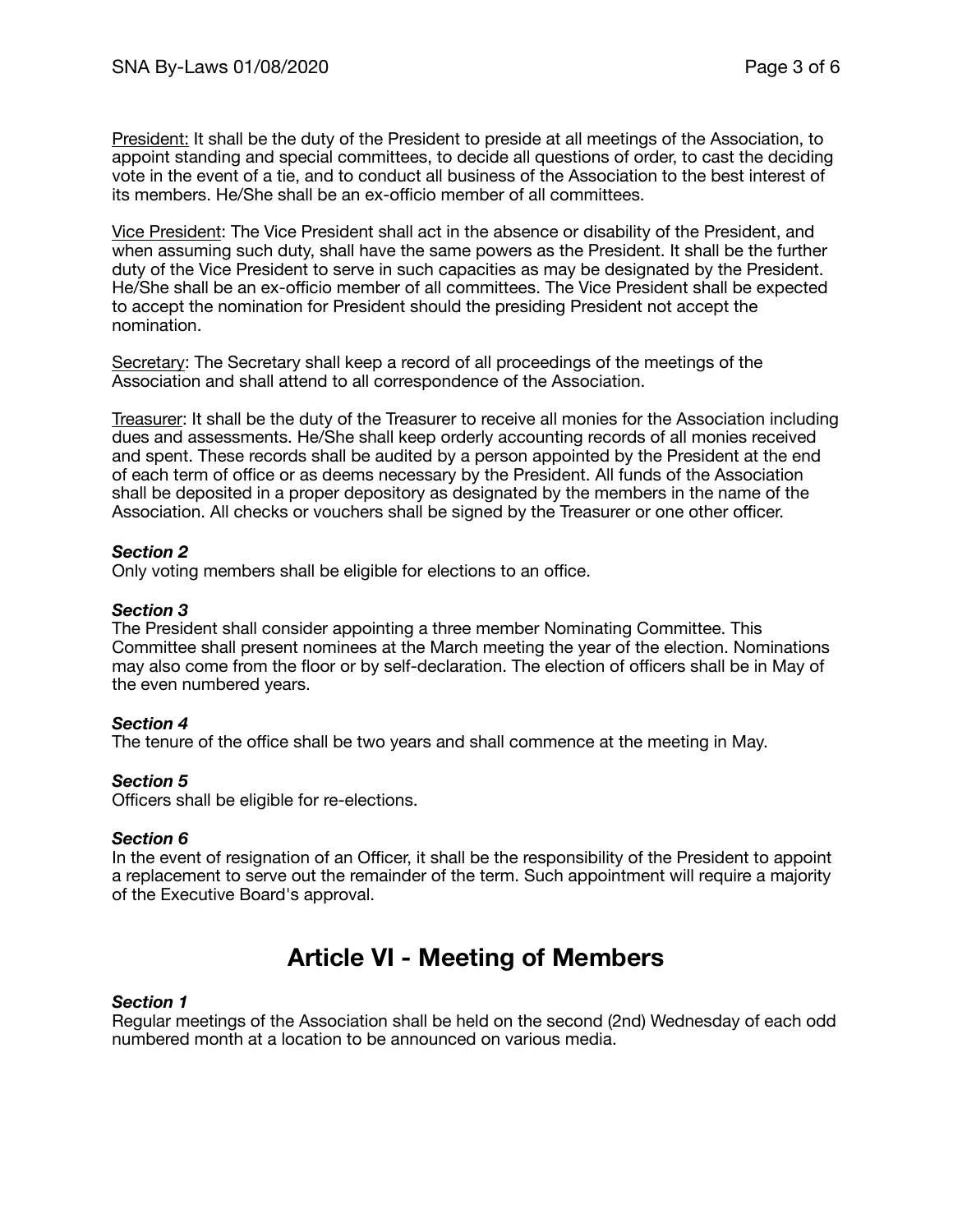# *Section 2*

Special meetings may be called by the President, or in case of his/her absence or disability, by the Vice President, or by a joint petition of any ten voting members.

# *Section 3*

Notice of special meetings shall be mailed to each member stating the time, place, and purpose of such a meetings.

## *Section 4*

At any meeting a quorum for the transaction of business shall be ten members.

# **Article VII - Committees**

### *Section 1*

The President has the power to appoint any standing committee as needed. The President shall appoint one member to each committee as chairperson, who may appoint the remainder of the committee. Committee members and chairpersons shall be members of Southampton Neighborhood Association at the time of their appointment, or must become members within 30 days of their appointment.

### *Section 2*

The President may appoint any special committee deemed necessary, desirable, or as directed by resolution of the Association.

# **Article VIII - Amended to remove Article VIII in its entirety**

# **Article IX - Executive Board**

### *Section 1*

The Executive Board shall consist of the elected officers, two at large representatives to be elected at the same meeting as the regularly-held Officer elections, and appointed standing committee chairpersons . The Board shall meet regularly and make reports and recommendations to members at the regular meetings. It may also act for the organization in matters of great urgency, such action to be agreed upon by a majority of the Executive board members and to be submitted for approval at the next regular meetings.

### *Section 2*

The Executive Board shall have the authority to spend funds as approved by the general membership, including those funds appropriated in the budget presented for approval at the first general membership meeting of the calendar year. The Board shall also have the authority to spend funds for miscellaneous expenses they deem necessary, not to exceed the greater of 10% of the balance of the operating account (checking account), 10% of the appropriated budget amount, or \$100.00 per month without membership approval. In cases of emergency when more immediate spending approval is required, the Executive Board may spend beyond the limits if the spending is required for the Association to continue operation and per the unanimous approval of all Executive Board members.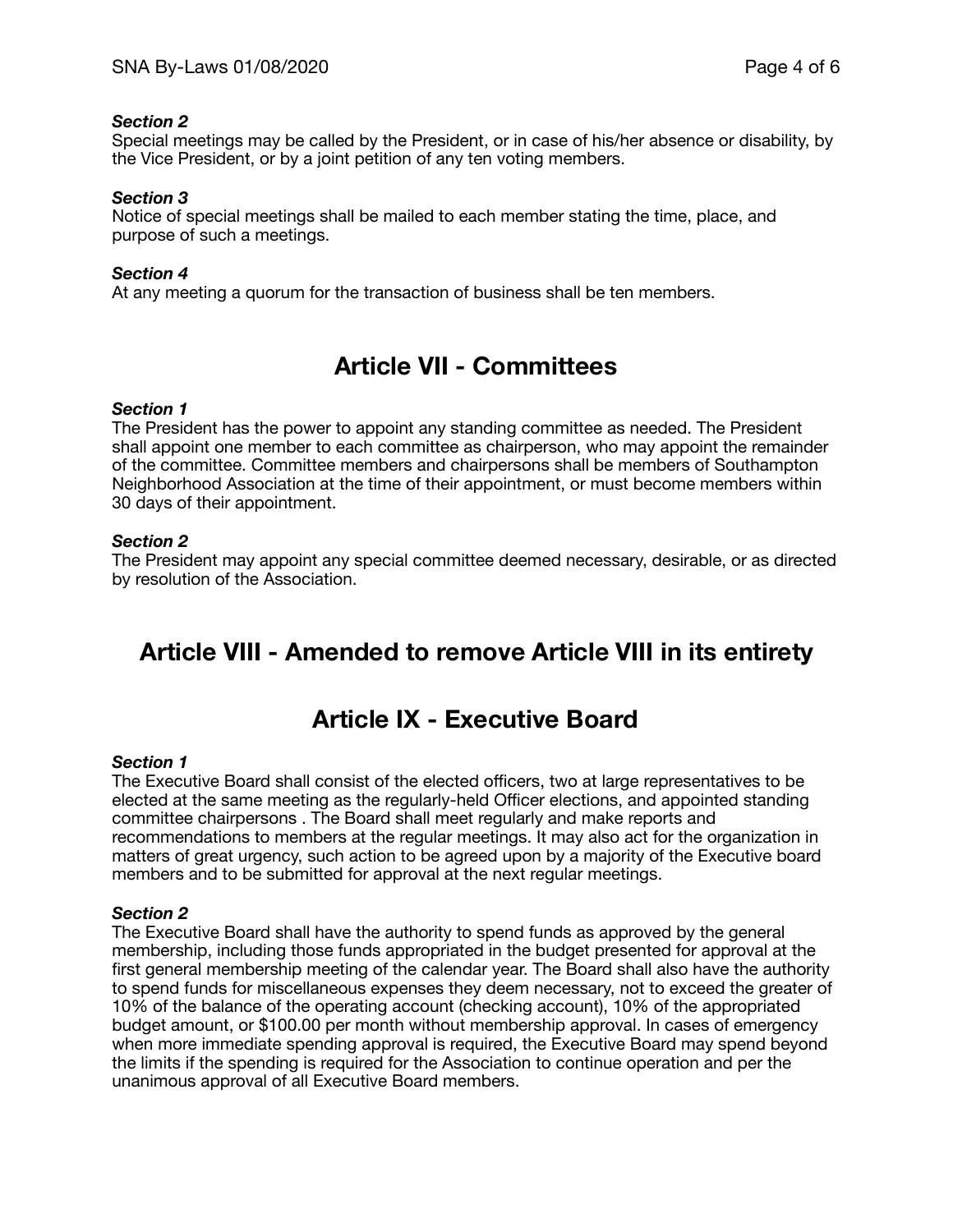# **Article X - Dissolution**

### *Section 1*

This Association may be dissolved by the majority vote of the members present at any meeting called for the purpose of dissolution of the Association.

## *Section 2*

Upon dissolution, if there are any financial assets of the Association remaining after payment of all debts and expenses, the officers shall determine how these assets shall be distributed. However, none of the assets of the organization shall be used for the private benefit of any member. These assets shall be distributed to one or more public non-profit organizations.

# **Article XI - Amendments**

Any amendments(s) to the Articles of Agreement shall be in writing and shall be presented at a regular meeting. The amendment(s) shall be voted upon at the next regular meeting. If a special meeting is required to present or vote on any amendment(s), 10 days written notice shall be given each voting member. A 2/3 vote of the members present is needed for passage of any amendment(s) to the Articles of Agreement.

# **Article XII - By-Laws**

# *Section 1*

All questions of parliamentary procedure shall be governed by the authority, Robert's Rules of Order. The President shall supply a copy of Robert's Rules of Order for this purpose.

### *Section 2*

It shall be the duty of any committee to keep the officers and members of the Association informed and cognizant concerning its respective activities and to submit a report at each regular meeting.

### *Section 3*

Any amendments to the by-laws shall be in accordance with Article XI of the Articles of Agreement.

### *Section 4*

Annual membership dues shall be determined in accordance with Article IV, Section 2 of the Articles of Agreement.

### *Section 5*

The order of business for a meeting of the Association shall include, but not be limited to, the following events:

- 1. Meeting called to order salute to the flag of the United States.
- 2. Approval/correction of minutes from previous meeting.
- 3. Treasurer's report and disposal of bills.
- 4. Unfinished business.
- 5. Communications addressed to the Association
- 6. Reports of standing committees.